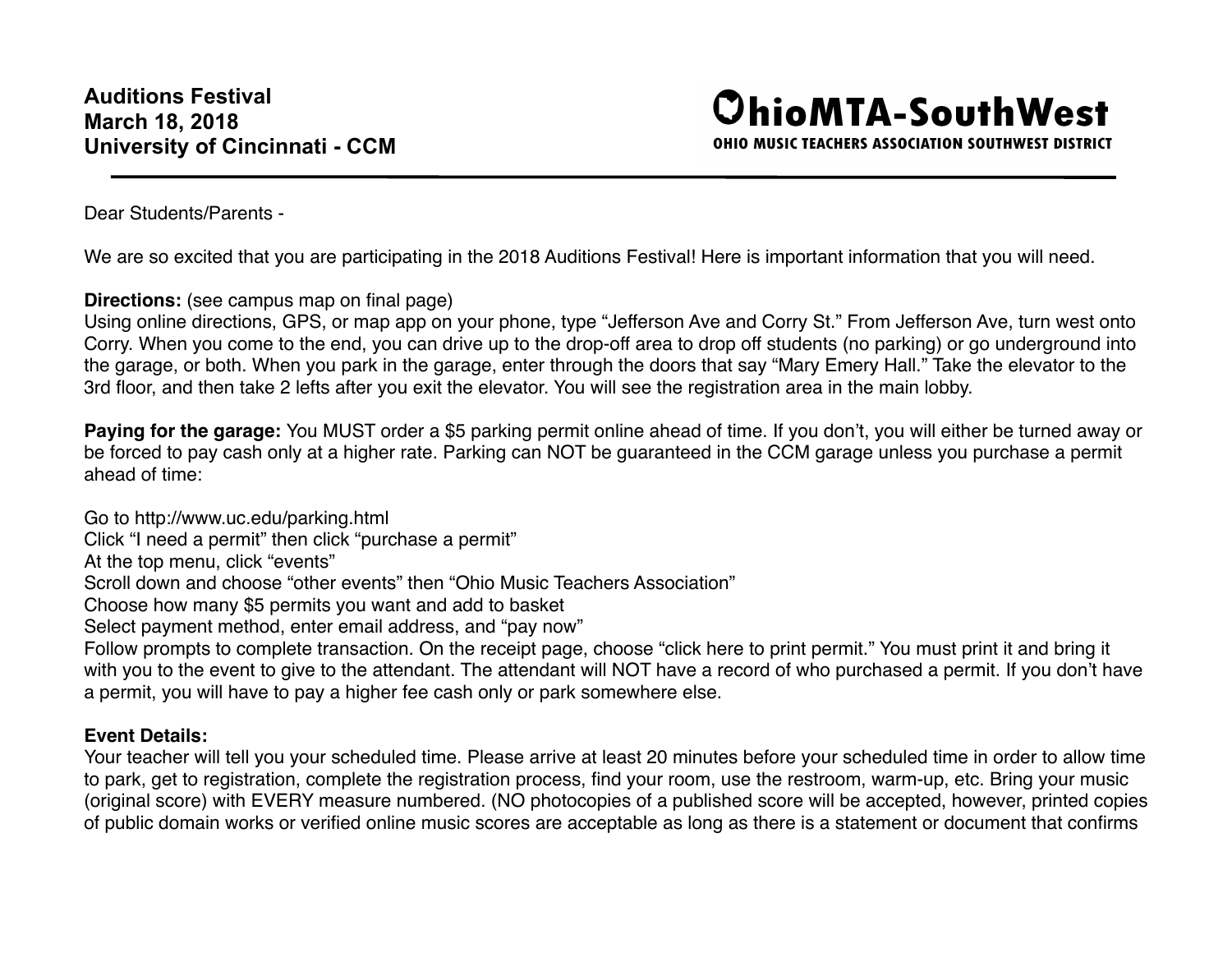the legality). If students do not bring their music or bring an illegal copy, the judge will do their best to evaluate the performance, but the student will NOT be eligible for the top honors trophy.

Students must perform from memory (except Preparatory Guitar). If a student opts to use their music, they will still receive comments from the judge but will NOT receive a score and will only be given a "participation" ribbon.

For piano students playing longer works such as Classical Sonatas, Chopin waltzes, etc., please omit repeats. This is especially important for students in Late Intermediate, Early Advanced, and Advanced levels.

**Primer, Beginner, Elementary, Early Intermediate, Intermediate, Late Intermediate, Early Advanced, and all Vocal and Guitar Students** - students will have a private audition in front of a judge at their specific time. No one except the student and judge (including parents and teachers), is allowed in the audition room. After the student performs, s(he) will exit the room and wait a few moments to receive the comment sheet which can be taken back to the registration table in order to get the appropriate ribbon or medal.

After the event, scores will be compared and the top 10% in each level/category will receive a trophy, which will be distributed at a later date.

**Advanced I and Advanced II** - students are scheduled for a recital time in which students will be playing for an open audience and 2 judges. Students in these levels will be present at the time the recital starts and will wait their turn to play. They will collect their comment sheets at the end of the recital once all students have played. Students will take their comment sheet to the registration table in order to get their appropriate medal.

Advanced I recitals: 1:00pm, 2:15pm. Top scorers (from both recitals combined) will be announced around 3:15pm and will receive their Honor's Trophies at that time.

Advanced II recitals: 3:30pm, 5:00pm. Top scorers (from both recitals combined) will be announced around 6:15pm and will receive their Honor's Trophies at that time.

**Warm-up rooms** will be available on a first come, first served basis. No one has a guaranteed warm-up time or space. Please come prepared to perform.

Please direct any questions or concerns to your teacher. Thank you and good luck!

Clinton Pratt, MM, NCTM Director, Auditions Festival